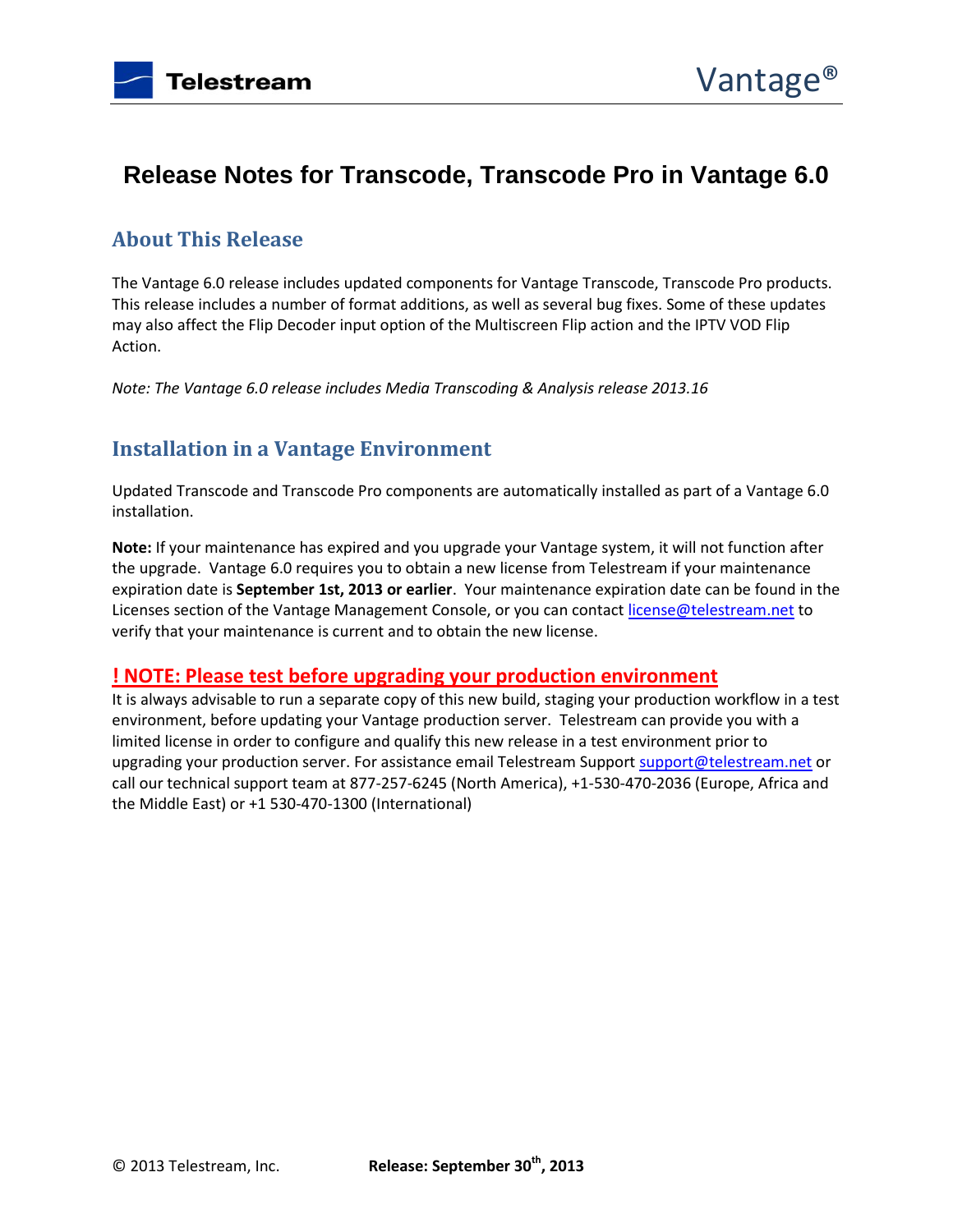### **New Features in this Release**

The following new Transcode, and Transcode Pro features are available in the Vantage 6.0 release.

### **Red Decode**

The ability to decode RED Cinema R3D files has been added to Vantage Transcode.

### **DPX Decode**

The ability to decode DPX sequences has been added to Vantage Transcode.

### **Flip Action upgrade**

Flip actions from previous versions can be upgraded by right-clicking and selecting "Upgrade". The title of Flip actions from previous versions is italicized.

### **24 to 25 FPS Frame Rate Conversions**

The ability to convert between 23.976 and 25 FPS frame rates by speeding up or slowing down audio and video has been added to Vantage Transcode.

#### **Decoder Selection**

The user now has the ability to specify what decoder should be used to decode the source.

### **AVC Intra encoding performance**

The speed of AVC Intra encoding has been greatly improved in Transcode and Transcode Pro in Vantage 6.0.

### **MXF Encoder**

The following features and improvements have been added to the MXF Encoder in the Flip Action:

- Added support for 10 channel audio for XDCAM HD and Generic OP1A containers.
- Added support for Stereo Audio Tracks in the XDCAM HD Container
- Added support for the new MXF AVC Proxy format.
- Added support for creating MXF RDD 09 version 2 (XDCAM SXS) file structures.

### **AAF Encoder**

The following features and improvements have been added to the AAF Encoder in the Flip Action:

- Added support for 14:1 and 10:1 proxies.
- Added support for H.264 proxies for SD clip formats.
- Added support for up to 16 channels of uncompressed audio.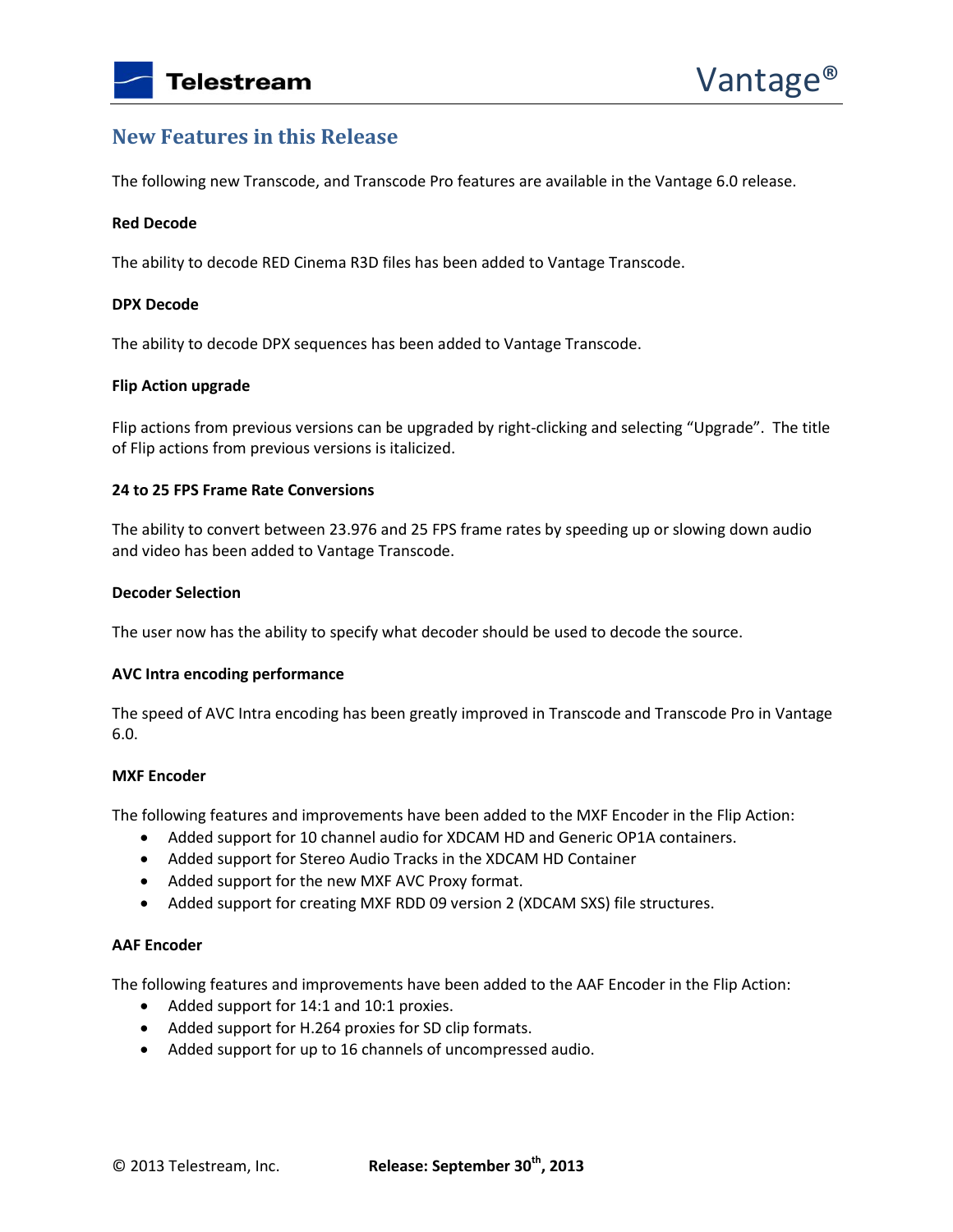### **Pro Res Support**

The following features and improvements have been added to support ProRes workflows in the Flip Action:

- ProRes 4444 Direct Convert is now supported in the Final Cut / Avid QuickTime Encoder **Capability**
- Added ability to specify custom frame sizes for ProRes 422 in the Final Cut / QuickTime NLE Encoder

### **Audio and Video Filters**

The following features and improvements have been added to the Audio and Video processing filters in the Flip Action

- A new Closed Caption Burn-In filter allows 608 closed captions from the source to be burned into the output video as text strings
- A new Multi-Audio Overlay filter has been added allowing overlays from multiple source files in a single filter.
- Custom crop and pad controls have been added to the Tachyon Video Processor option.
- Timecode burn-in filter now allows burn-in of an additional two user bindable TimeCodes.
- Civolution NexGuard Watermarking is now available in Multicore and Lightspeed Video Processors
- Inverse Telecine filters can now accept a hint Timecode indicating Cadence start point (Multicore and Lightspeed Video Processors oly).

### **AS02 Support**

The following features and improvements have been added to support the AMWA AS02 file format.

- Ability to decode AS02 with MPEG-2 video has been added.
- Ability to decode AS02 with JPEG2000 video has been added.
- Support for AS02 with JPEG 2000 video as a source for TSEDL workflows has been added.
- Support for creating AS02 packages with JPEG 2000 video has been added.

### **QuickTime**

Improved ability to control language tags when making QuickTime files with multiple audio tracks has been added to the Final Cut / Avid QuickTime encoder.

### *Avid Support*

Vantage 6.0 has been qualified for Avid workflows with Interplay Version 2.7, this includes:

- Sending content from Avid to Vantage environments via Send to Playback
- Ingesting content from Vantage via Avid Transfer Manager
- Sending content to MediaComposer and Interplay using the Avid AAF encoder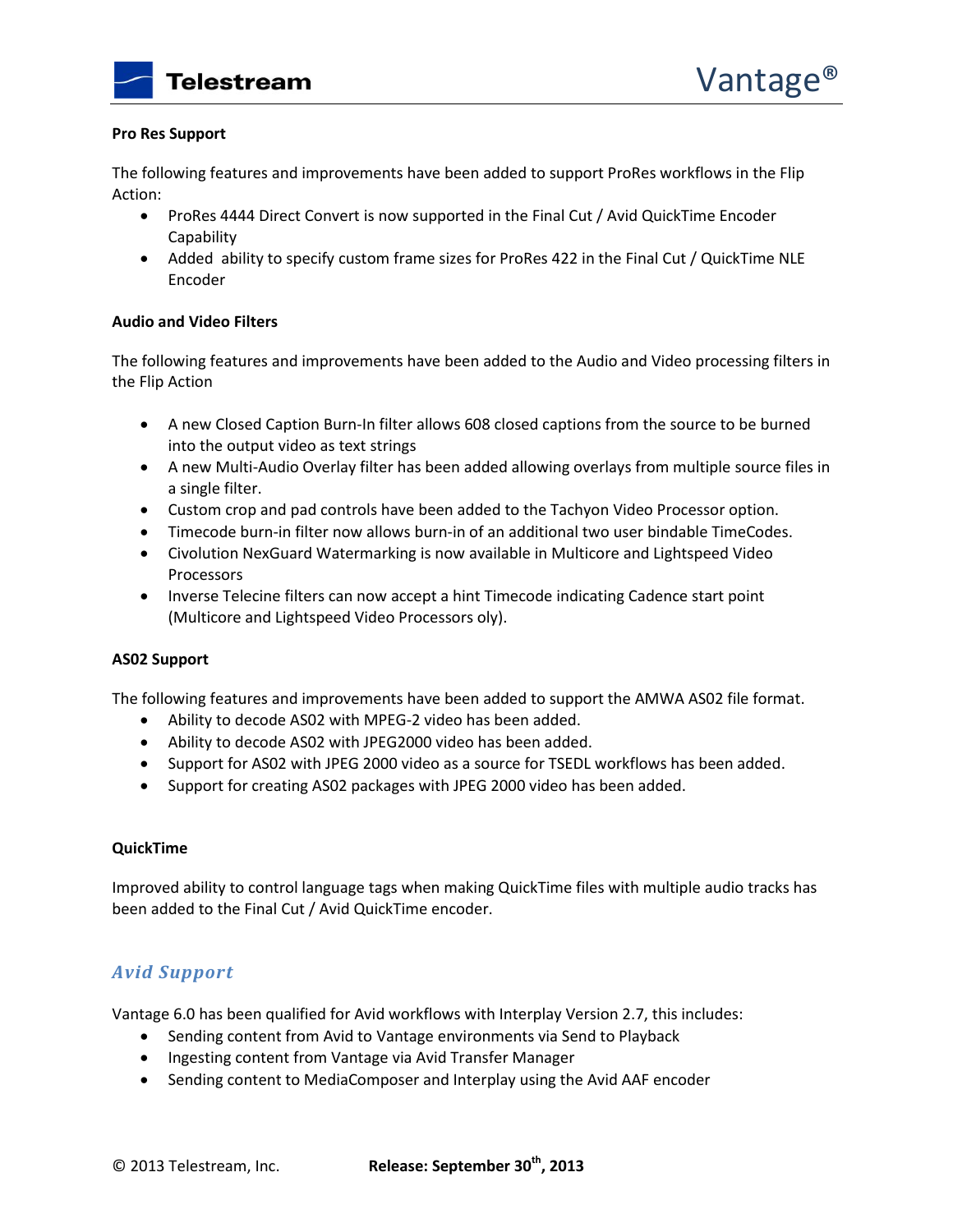### **Fixed in this Release**

The following reported issues have been verified as fixed in Vantage 6.0:

- TXC-4204: XDCAM SD outputs now compatible with XDCAM Deck
- TXC-4137: Fixed issues decoding a variety of P2 source files
- TXC-4126: QuickTime DV/DVCPRO HD High Quality flag is now set on all outputs
- TXC-4115: Fixed A/V Sync issue for certain Javelin source files
- TXC-4075: Avid Created AVC Intra QT sources now decode
- TXC-4071: Video only MP4 files are created correctly
- TXC-4063: Direct Convert of Mpeg-2 PS source not direct converting audio
- TXC-4039: 320x240 TIFO from Agility will now flip
- TXC-4033: Keyframe encoder now works with AVC MP4 source files
- TXC-4031: Dolby E Decode: passing through/decoding same stream now works
- TXC-4030: A/V Sync issues for new PitchBlue files have been resolved
- TXC-4011: QuickTime AVC Intra 720p 25 Source now decodes
- TXC-4002: Media Trim Filter no longer causes one frame extra before media start time
- TXC-3981: TIFO encodes now complete successfully when using customers MXF OP1a IMX sources
- TXC-3962: Fixed timecode detection in certain MTS files
- TXC-3953: Added Aspect Ratio option within the DVCPro encoder of P2 MXF Stream
- TXC-3941: Corrected Timecode for FCP 720p60 outputs
- TXC-3939: Fixed detection of 608 captions from FCP progressive outputs
- TXC-3927: Fixed playout of MXF IMX50 Direct Convert outputs
- TXC-3906: MXF Encoder now allows more than 8 channels of audio
- TXC-3865: MXF DVCPRO50 source now transcodes with Tachyon VPL
- TXC-3864: Fixed issue where Transport Stream files would double in size after a direct convert
- TXC-3861: Text Overlays now display correctly
- TXC-3859: H.264 and IPTV encodes no longer crash with high video bit rates
- TXC-3850: VOD encoder can now create multiple audio streams with same Nielsen watermark
- TXC-3816: AAF AVC Intra Direct Covert now succeeds with FCP/Avid QuickTime AVC Intra source
- TXC-3808: Fixed corrupted frames for MPEG2 PS sources trimmed by TSEDL
- TXC-3807: Fixed A/V sync issue for MPEG2 PS sources trimmed by TSEDL
- TXC-3803: VOD HD encode with captions now passes Manzanita Analyzer tests
- TXC-3772: Send to Playback AVC Intra TIFO will now direct convert to AAF AVC Intra
- TXC-3766: QuickTime AVC Intra will now direct convert successfully
- TXC-3753: AAF>AVC Intra Direct converts succeed with 720p P2 sources
- TXC-3752: AAF>AVC Intra Direct converts succeed with 1080p30 P2 sources
- TXC-3737: Avid Send to Playback TIFO IMX source video will now decode
- TXC-3736: Avid Send to Playback TIFO DVCProHD progressive sources now decode
- TXC-3730: EDL file referencing sources with audio stereo pairs when used as input will now produce an output with the audio correctly mapped
- TXC-3728: Avid Created AVC Intra QT source will now direct convert
- TXC-3723: Added 23.98 Frame Rate for AVC Intra in AS-02 MXF container
- TXC-3722: Added 23.98 Frame Rate for AVC Intra in Final Cut / Avid QuickTime Encoder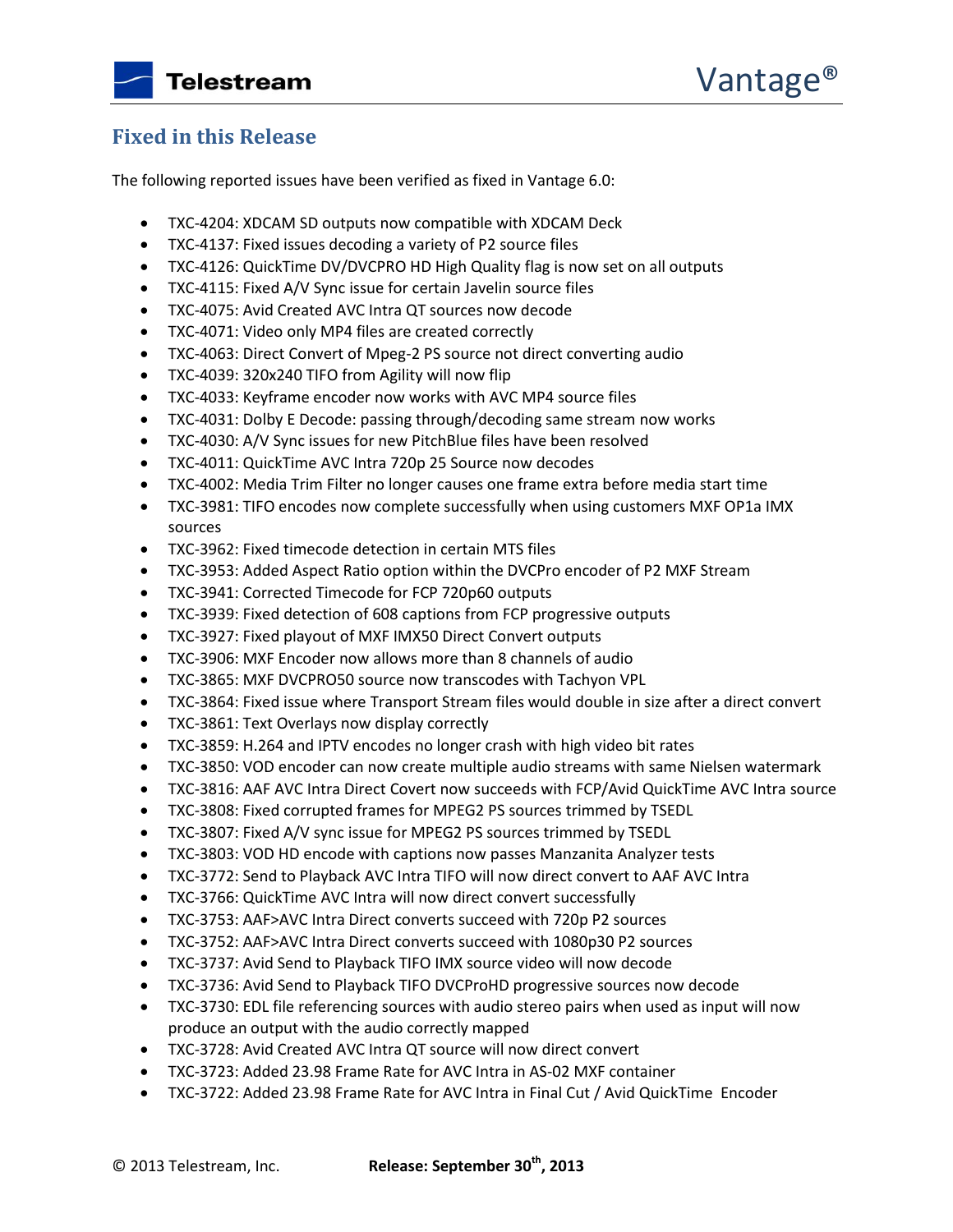- TXC-3717: Alpha Channel is now correctly remapped in the Color Remap Process filter
- TXC-3716: Video Fade In/Out filter is fixed in the RGB VPL
- TXC-3713: 337M audio insertion now allows up to 16 source files
- TXC-3700: SCC Generation in flip action fixed for specific Mpeg2-PS source file
- TXC-3690: Fixed performance degradation for certain PitchBlue workflows
- TXC-3687: Can now make MXF DVCProHD with 10 audio channels
- TXC-3684: MXF Application Specification product with AS11 now encodes with 16 ch audio
- TXC-3681: Fixed H.264 white frame w/streaming enabled
- TXC-3678: Fixed "DVB Style PMT Descriptor" checkbox
- TXC-3675: AAF H.264 Proxy w/ Tachyon VPL now encodes successfully
- TXC-3632: Fixed A/V Sync issues when doing Media Trim on certain GXF sources
- TXC-3628: Keyframe encoder no longer hangs with Avid Playback TIFO file sources
- TXC-3623: We can now decode some Omneon sources w/ AC3 audio
- TXC-3622: Output timecode when doing Media Trim with DNxHD Direct Convert is now correct
- TXC-3610: P2 MXF Stream DVCProHD 720p encodes now succeed
- TXC-3598: KeyFrame Encoder now works with Pipeline generated TIFO IMX30 sources
- TXC-3562: Specific Snapstream source file now transcodes
- TXC-3540: Fixed obscure GXF duration issue
- TXC-3465: Fixed A/V Sync issue when transcoding MAV70 files to MXF D-10
- TXC-3463: Allowed lower bit-rates in MP4 encoder
- TXC-3461: Fixed Nielsen Watermark filter crash
- TXC-3455: Improved Audio handling in the QT decoder
- TXC-3445: Added support for AVC Intra Direct Converts in the AAF encoder
- TXC-3434: Fixed extra audio packets at end of System stream encoder output files
- TXC-3420: Fixed DNxHD 99% transcode failure on Omneon HD workflow
- TXC-3403: No artifacts when H.264 encoding on customers TIFO sources with 16 bit VPL
- TXC-3335: Improved Jpeg2000 decompression in the 360 MAXX HD decoder
- TXC-3320: Added 2398 Frame Rate to Avid 1:1 Codec
- TXC-3316: AVC HD MTS files no longer hang/fail on transcode
- TXC-3315: Fixed A/V sync issue going from Mpeg2 PS 23.98 source to H.264/MP4 @ 23.98
- TXC-3307: Final Cut Trimmed file (from Omneon) no longer drops captions when Transcoded
- TXC-3304: Timecode overlay filter now correct with 59.94 sources
- TXC-3295: Transcoding 1080i source to 720P 4:2:2 60 frames/sec in Avid TM/TE XDCAM 422 no longer causes a failure
- TXC-3289: MXF encoder no longer preserves audio when no audio stream selected
- TXC-3283: Avid AAF DNxHD 1080p 36 23.976 & 25 now show correct "Video" formats in Media Composer
- TXC-3280: H.264/IPTV multipass no longer crashes in YUV/LS modes
- TXC-3279: Added Video Fade-In and Fade-Out Filter to Lightspeed and Multicore VPLs
- TXC-3275: Fixed ProRes decompressor color space for SD sources
- TXC-3261: Correctly preserve start TimeCode going to GXF DV 50 from LXF source
- TXC-3257: MXF Application Specification AS02 JPEG2000 progressive encodes now complete
- TXC-3254: Vantage now successfully decodes some specific MPEG2-PS files
- TXC-3248: Transcodes now complete when using customer's CFG file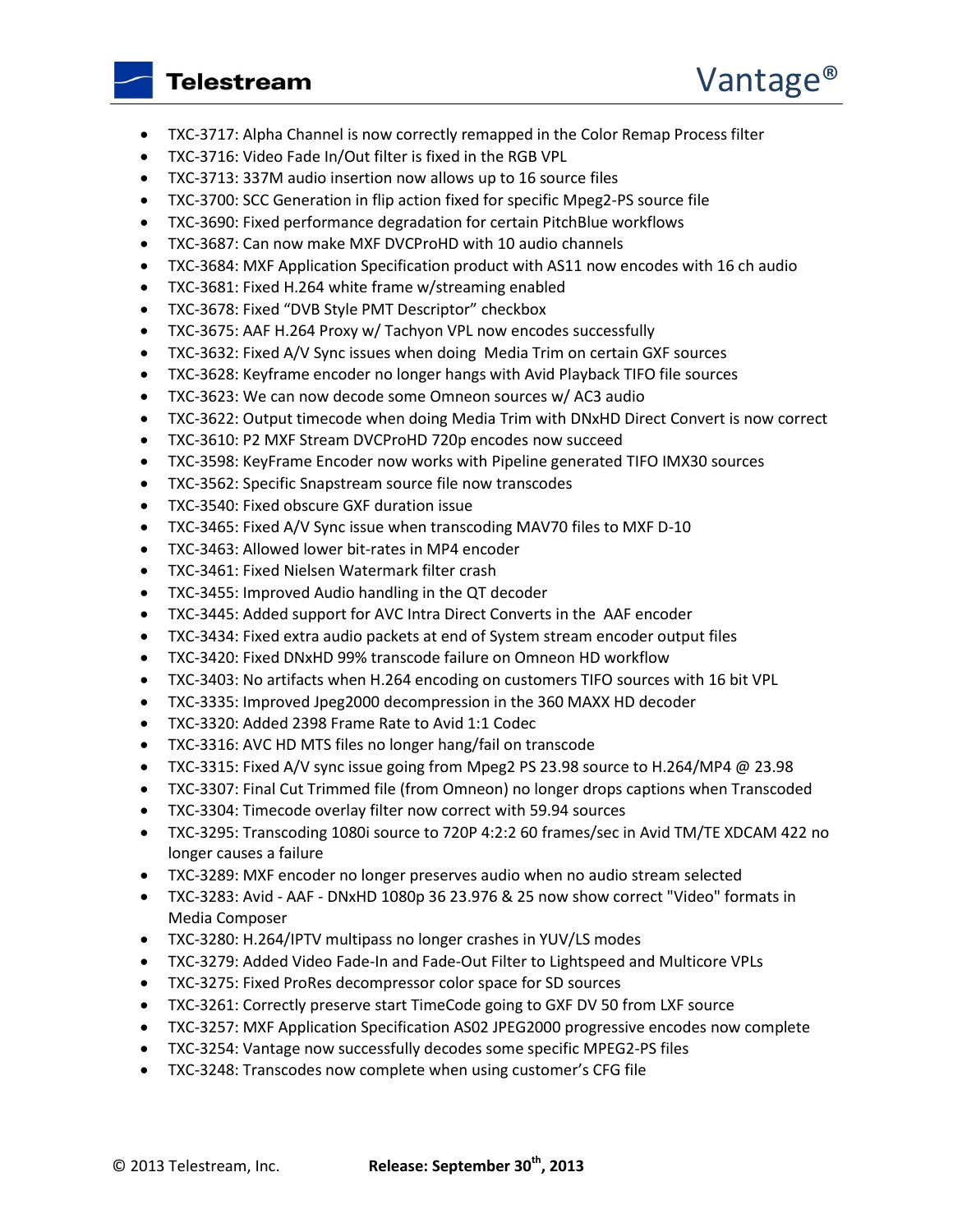- TXC-3246: Omneon created XDCAM 4:2:0 108060i WFP EDL output no longer has A/V sync issues
- TXC-3228: Added aspect ratio selection in P2 SD (DVC)
- TXC-3227: Seachange decoder is now reading timecode from Seachange BML outputs
- TXC-3226: Tachyon mode Omneon transcodes no longer hang when Omneon user data creation is checked
- TXC-3198: All Final Cut/Avid QuickTime codecs now have 608 and 708 Caption options
- TXC-3190: AAF DV25 8-bit(rgb) memory leak with QT ref XDCAM sources has been corrected
- TXC-3189: Added smooth transition option for Motion Adaptive Deinterlacing
- TXC-3186: Fixed issue decoding certain GXF files
- TXC-3185: Start timecode preserved as expected going to FCP 720p60 outputs from P2 source
- TXC-3180: Can now decode AS02 MPEG2 files generated by our encoder
- TXC-3168: LXF and Omneon AVC Intra 720p60 encodes no longer lose one frame with Multicore / Lightspeed VPL
- TXC-3165: Fixed Issues with decoding of SnapStream source files
- TXC-3161: We now allow lower VBV Max Bit Rate values for x264
- TXC-3159: We now support 48 Kbps audio bit rate for AAC
- TXC-3140: MP4 Encoder will now allow Direct Insert of an AC3 stream with another type of audio stream
- TXC-3116: DVCPro MXF Op1A files now play on Omneon
- TXC-3112: Improved performance of TIFO decoding off ISIS storage
- TXC-3106: Added option to AAF Encoder to delete AAF files from ISIS after Interplay transcode complete
- TXC-3075: Added ability to insert silence before an audio overlay
- TXC-3071: Field 2 captions are now preserved when decoding captions from VBI line 21 in YUV mode
- TXC-3066: Added support for additional MPEG 2 GOP Structure in GXF
- TXC-3065: VANC synthesis now working for SD GXF
- TXC-3064: Up-convert from GXF source now preserves VChip data
- TXC-3063: Added additional resolutions to MPEG2 PS encoder
- TXC-3059: Added support for AS02 Wrapped J2K black frames to the EDL decoder
- TXC-3058: Fixed audio trimming bug with QuickTime source files
- TXC-3037: Corrected timecode preservation for QuickTime 720P 59.94 sources
- TXC-3025: Fixed decoding of customer MPG2 renders from Cinegy
- TXC-3019: SC2 caption insertion now completes successfully in flip action
- TXC-3018: DVCPro with Embedded Audio container DV50/DVCPro50 is now labeled with correct bit rate
- TXC-2989: Fixed issue where Precharge frames and post roll frames were not being trimmed out of Omneon sources with the Omneon Decoder and Media Trim filter
- TXC-2982: System Stream encoded MPEG1 no longer has duplicate first frame
- TXC-2972: Added black level color selection for inserted frames in Media Expansion filter
- TXC-2958: Added AES 16-bit audio support to VOD encoder
- TXC-2953: Omneon files now work correctly with Windows Monitor
- TXC-2933: Added option to select Interlaced or Progressive in WMV codecs (VC-1)
- TXC-2928: H.264 product outputs no longer have white frame after transcoding MXF XDCAM HD 422 source file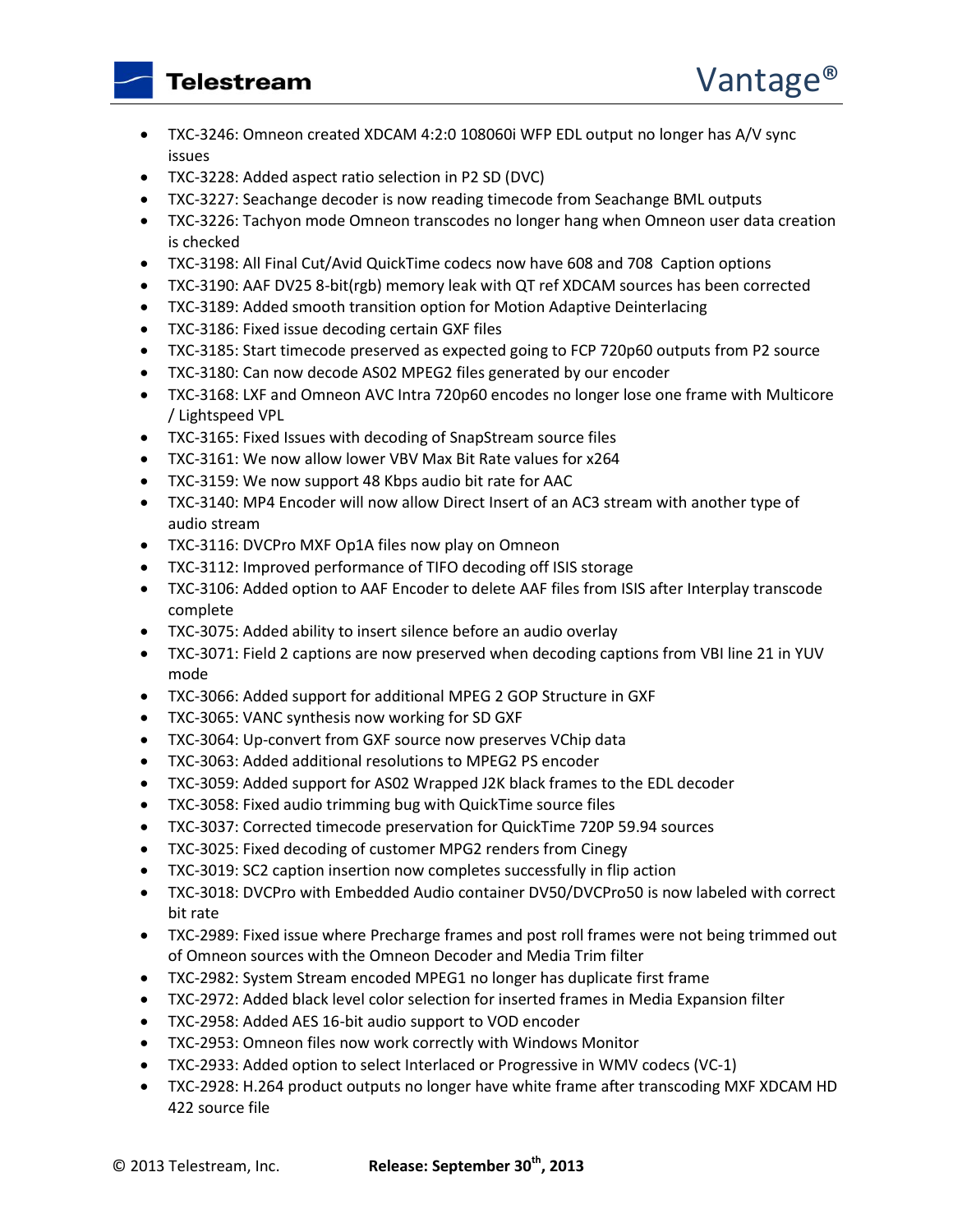- TXC-2921: H.264/MP4 outputs transcoded from Long form XDCAM 422 MXF no longer have video freeze on playout
- TXC-2902: XDCAM source with Timecode that goes past Midnight will no longer fail on MXF XDCAM Direct Convert
- TXC-2895: Fixed sync issues with ProRes HD 23.98 source transcoded to H.264 1080p M4V output
- TXC-2881: Fixed Ancillary data preservation from older GXF files
- TXC-2835: Fixed issues with 608 to 708 scc up-conversion and French accented characters
- TXC-2816: Vantage: Omneon IMX is now backwards compatible
- TXC-2802: Tachyon mode transcodes are no longer losing frames
- TXC-2799: Fixed minor A/V sync issue when going from GXF 720p to GXF DV50 SD
- TXC-2748: Can now do multi track AC3 insertion in MP4 encoder
- TXC-2739: Direct Converts no longer crash when Tachyon mode is selected
- TXC-2734: Fixed issue with Media Trimming if Trim Start TC is equal to SOM TC
- TXC-2712: Fixed VANC preservation issue from MXF sources
- TXC-2690: Fixed A/V sync issue when decoding specific customer source
- TXC-2619: MXF Sony XDCAM PAL transcodes no longer crash when SMPTE 436 track is checked
- TXC-2606: Added H.264 720p proxy support in AAF Encoder
- TXC-2602: Fixed byte alignment / padding in MXF encoder SMPTE 436 VANC track
- TXC-2552: Increased max bit-rate for x264 in Flip action
- TXC-2548: Transcoding of customer's specific source to Matrox HD no longer fails
- TXC-2445: MSS files now play on newer MediaStream (C2030)
- TXC-2339: Added Nielsen signature file generation
- TXC-2306: Harris LXF direct converts of DVCPro50 sources no longer puts black lines over video
- TXC-2292: Added support for decoding MTS files with LPCM audio
- TXC-2264: Fixed aspect ratio issue when using MainConcept CFG files for H.264
- TXC-2239: Fixed PitchBlue A/V Sync issue with decoding Dolby E
- TXC-2219: Fixed issue with certain sources where transcode hangs if 'source timecode burn-in' is enabled
- TXC-2176: Fixed caption sync issue when using Tachyon VPL
- TXC-2123: Transcodes from QT wrapped IMX 50 source is now frame-accurate
- TXC-1989: Transcoding of customer's Seachange SAF sources to QT ProRes no longer fail
- TXC-1920: AAC bit-rate is no longer limited to 320 Kbit/sec
- TXC-1759: QT MOV XD5C can now be Direct Converted to FCP XDCamHD422
- TXC-1618: Pipeline 1080i DNxHD TIFO sources now direct convert to Avid AAF encoder
- TXC-1229: Avid TM encoder now supports more than 8 audio channels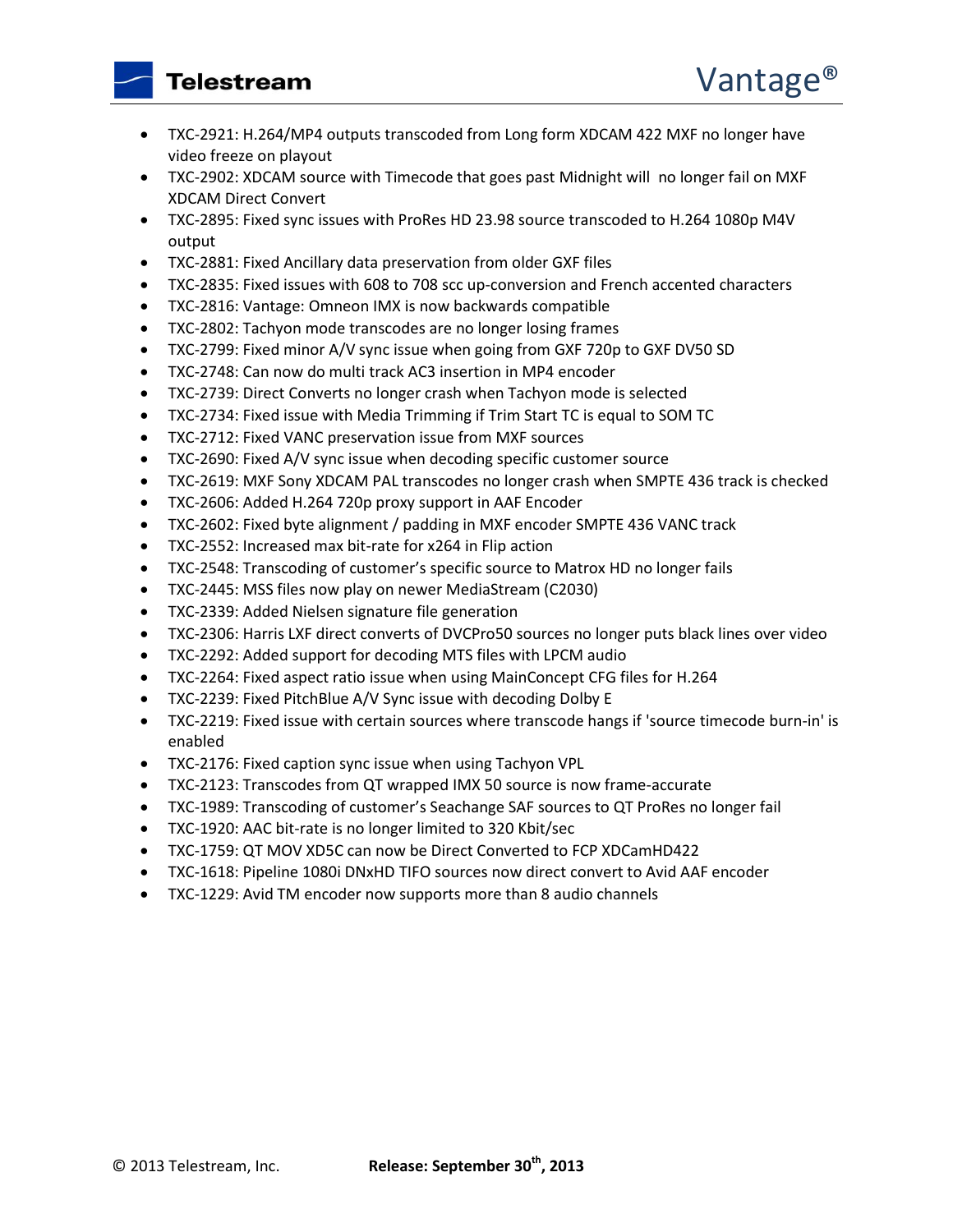# **New Known Issues in this Release**

The following new issues have been reported since the Vantage 5.0 Release:

### **General Transcoding Issues**

- TXC-4220: TIFO to MP4 H.264 transcodes with fast start option enabled end up with 1 KB files
- TXC-4215, TXC-4200: Avid QT reference source files are broken with QT Dib Decoder
- TXC-4210: WMV source transcoded to H.264/MP4 w/ stereo audio hangs  $@$  ~25%
- TXC-4209: LXF files won't play out on Nexio hardware and software version 1.5
- TXC-4206: Dropped captions after transcode from PitchBlue source
- TXC-4203: Certain Customer Mpeg-2 PS source files won't Identify Video Codec
- TXC-4201: Quality issue with certain MPEG2 HD422 Encodes
- TXC-4195: Certain DG 720p sources will crash or produce bad captions when converted to 1080i
- TXC-4194: Lip Sync issue with PitchBlue content and TSEDL files
- TXC-4190: MPEG-2 Elementary Stream encoder creates wrong file references on path preservation
- TXC-4189: The field order is acting differently between Legacy, Multicore and LightSpeed in the 360 MAXX HD encoder
- TXC-4184: SCC Extraction of Field 2 captions generates unwanted characters on SCC output
- TXC-4182: Black Detection w/ Consider Audio enabled gives incorrect Segment End time values
- TXC-4180: Avid AAF timecode is intermittently incorrectly set.
- TXC-4172: MXF AS-11 output cannot be imported to DPP Metadata Application
- TXC-4155: Captions are no longer preserved by default from DNxHD user data (Contact Telestream support for a work around).
- TXC-4145: Summary elements on FCP outputs occasionally report only 1 audio channel
- TXC-4144: MXF XDCAM source causes hanging AS-11 encoder
- TXC-4143: Identify filters are not properly detecting audio media properties of Agility TIFO files
- TXC-4142: VANC examine filters are not detecting AFD or captions from Agility TIFO files
- TXC-4138: Certain DVCPRO HD MXF source file fails to transcode
- TXC-4128: MXF DNxHD Direct Convert output fails to import into
- TXC-4118: Examine doesn´t detect Omneon AFD from Vantage created files
- TXC-4072: WMV 2pass encoding of long assets (over 2 hours) aborts due to inactivity timeout
- TXC-4064: Progress bar stays at 0% during Transcode of PitchBlue sources
- TXC-4010: Encoding to MXF AS02 JPEG2000 crashes when using Tachyon Video Processor.
- TXC-4009: 360MAXX encoder fails when using Tachyon Video Processor
- TXC-4003: MXF XDCAM HD 4:2:2 Direct Convert outputs do not play correctly
- TXC-3982: Multi-Core VPL hangs on Source Timecode Burn-in with Mpeg Source file
- TXC-3971: Identify does not detect several Media properties on MXF wrapped XDCAM HD
- TXC-3964: Identify does not read XDCAM codec information
- TXC-3955: MXF DVCPRO HD Harris Source file fails to Identify/decode
- TXC-3948: GXF 1080 down-converted to GXF SD DV shows artifacts and color shifts on text
- TXC-3944: Blocking artifacts when creating MXF XDCAM HD 422 output
- TXC-3943: Black Detection will only return values for black segments in the first hour of content
- TXC-3938: MXF DNxHD 23.976 outputs won't import into Avid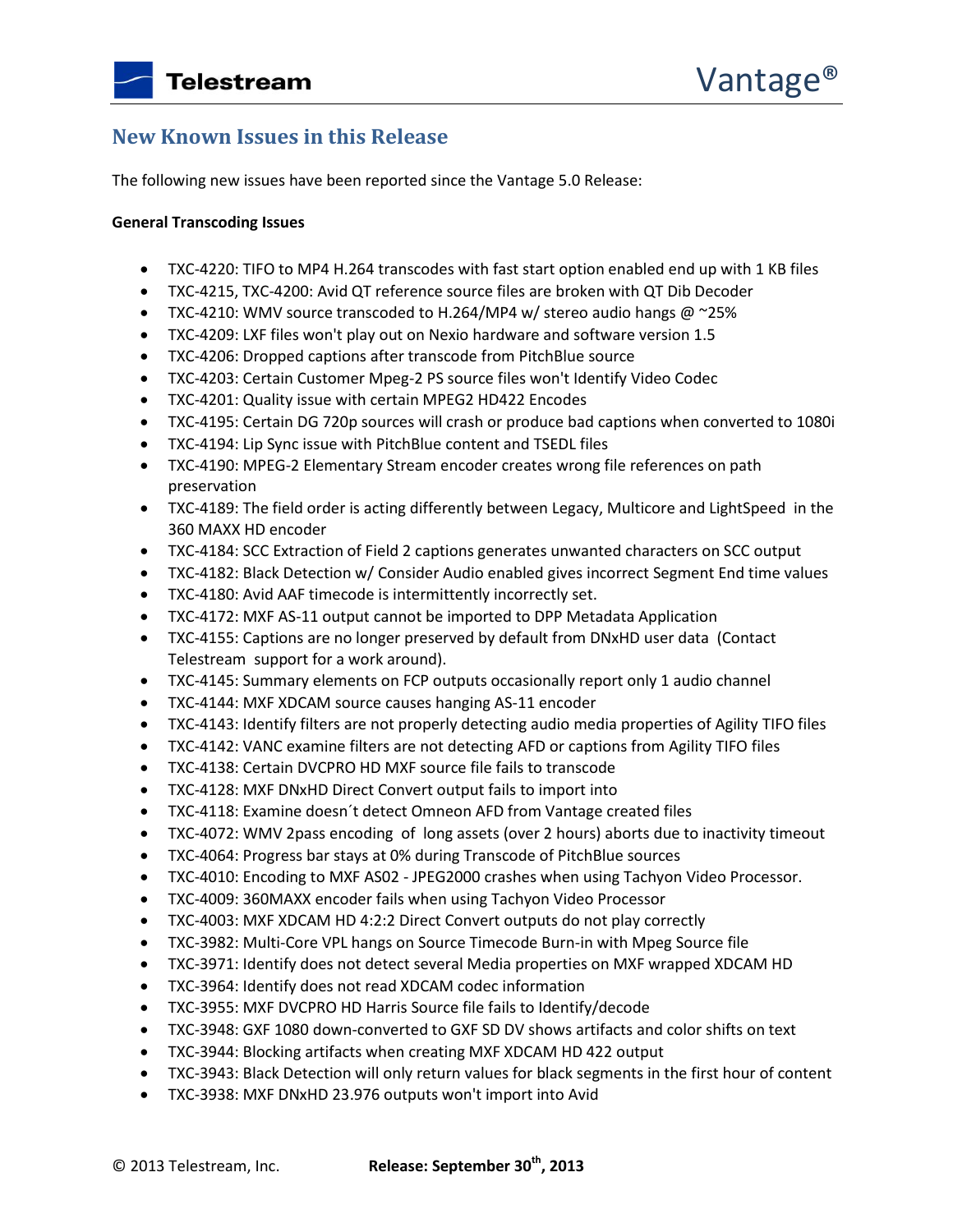- TXC-3934: Multi Audio overlay loses audio channels
- TXC-3922: Identify Aspect Ratio is incorrect on 16x9 AVI source file
- TXC-3921: AVCHD MTS source files w/ AC3 decode slowly and often timeout/fail
- TXC-3911: Omneon QT MPEG-2 720p60 timecode being decoded incorrectly
- TXC-3909: Timecode from XDCAM EX source not propagating correctly to output or timecode burn in
- TXC-3907: VITC burn-in broken in all processor modes
- TXC-3902: Issue decoding WMV1 source file
- TXC-3867: wav file that use WAV\_FORMAT\_EXTENSIBLE cannot be decoded
- TXC-3856: Poor video quality of MP4 outputs at low bitrates
- TXC-3853: Vantage AAF Encoder Interplay output longer than 2 hours is not playing in Interplay Access and MediaComposer
- TXC-3846: QuickTime DNxHD 23.976 output Timecode is incorrect.
- TXC-3821: Vantage DNxHD MOV outputs won't "fast import" into Avid Media Composer
- TXC-3813: Blocking artifacts when transcoding DNxHD to XDCAM HD422
- TXC-3809: IPV Spectreview output does not create idx3 and idx4 if Specify Multiple Languages is enabled
- TXC-3806: Decode speed for AVC-I 100 HD P2 files appears slow
- TXC-3797: WMV Two-Pass CBR results in dropped frames
- TXC-3755: Missing Avid AAF Interplay output causes a binder viewer error and subsequent actions to fail
- TXC-3746: Certain Mpeg2 PS Direct Converted to VOD produces a progressive A/V Sync issue
- TXC-3711: Can't Create AAC Audio only MP4 files
- TXC-3694: MXF Application Specification Encoder fails trying to make JPEG 2000 in Tachyon Mode
- TXC-3693: AS02 JPEG2000 bit rate controls do not affect changes in the video bit rate
- TXC-3685: Encodes to MXF Op1a 720p60 are adding an extra black frame at the end of clips
- TXC-3683: AAF Encoder hangs forever with specific source
- TXC-3682: Channel mapping is broken on H.264 product
- TXC-3665: XDCAM HD output created by TSEDL produces a/v sync issues
- TXC-3647: Some Omneon files will not transcode to FCP DVCProHD 720p if 708 captions are enabled
- TXC-3636: Audio Fade in/out doesn't work with Audio only source to Audio only outputs
- TXC-3634: Burning in Hebrew subtitles will cause mirrored numbers
- TXC-3616: Expected P2 MXF encoder output files are not present
- TXC-3606: Customer's Mpeg source has A/V Sync after transcode
- TXC-3603: Nexio DV SD Transcoding to Omneon SD loses Captions
- TXC-3569: Scrambled or missing captions on Tachyon IPTV encodes
- TXC-3560: Issues decoding certain QT ref files
- TXC-3556: Resize filter in YUV VPL doesn't correctly pad for Letterbox with certain sources
- TXC-3529: The default field order option is incorrect for the 360 MAXX HD files selecting output field order of Lower Field First fixes the issue.
- TXC-3527: Field order option not available for Grass Valley MXF format
- TXC-3520: A/V sync issue applying Media Trim filter to MXF wrapped XDCAM HD422 sources
- TXC-3462: Avid SD IMX 30 via QTR to SD GXF not preserving CC
- TXC-3448: Transcoding of MXF IMX to H.264 with Media Expansion crashes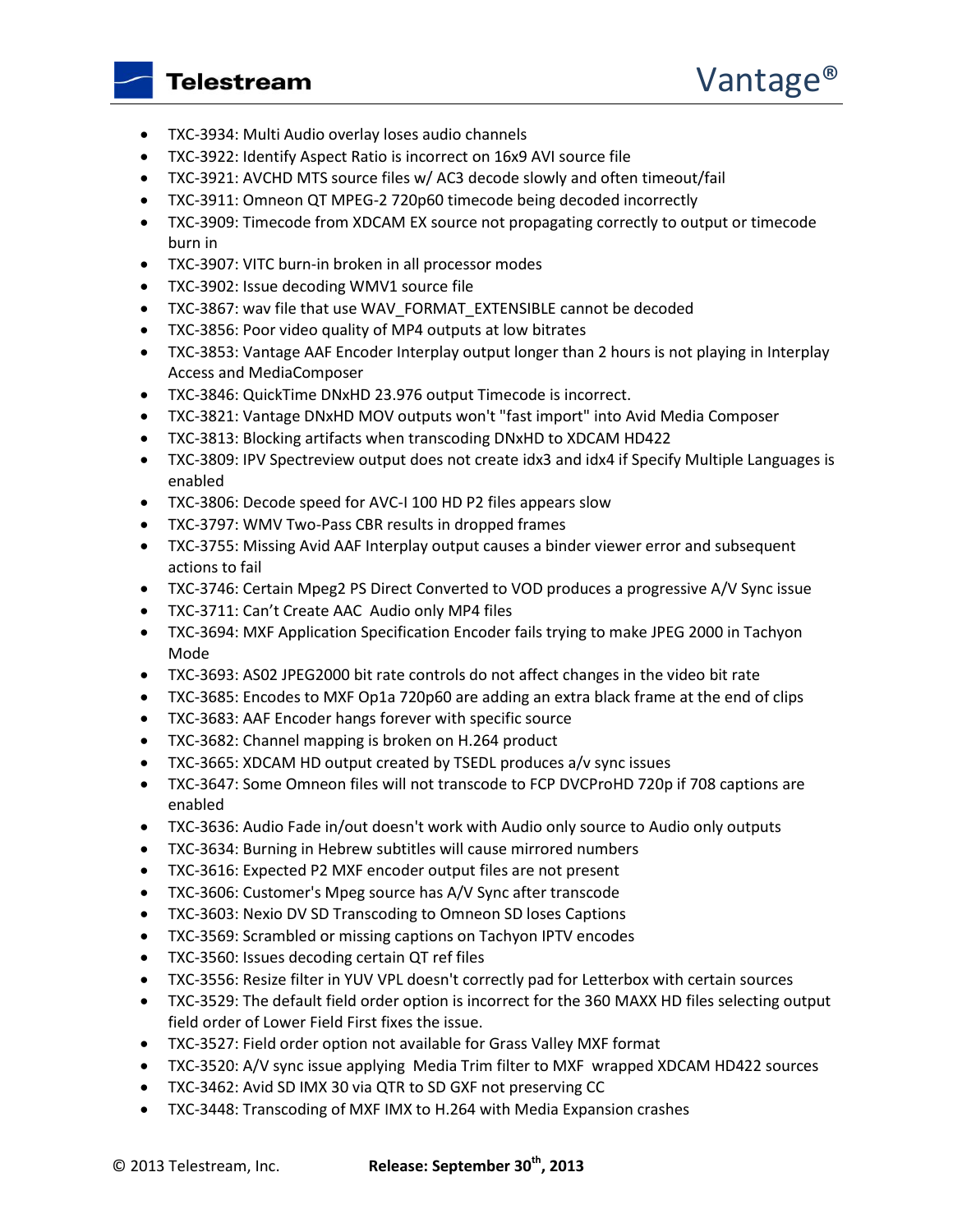- TXC-3446: Crushed Whites/Lifted Blacks after transcoding MXF J2K source to ProRes SD
- TXC-3436: Omneon QT Direct Convert 'User Data Creation' box does not preserve captions
- TXC-3421: Transcoding AVC/MP4 sources with 1080@59.94 Progressive frame rate, creates an output with double the playout speed
- TXC-3402: Progressive Sync issue on ProRes 1080@29.97i to XDCAM MXF 1080@23.976p transcode
- TXC-3399, TXC-3392, TXC-3383: Issues when direct converting XDCAM and DV to Avid AAF encoder
- TXC-3365: IPTV/H.264 multi-pass crashes with QT sources
- TXC-3355: Specific GXF source with MPEG-2 HD cannot be flipped
- TXC-3309: 16 Bit Windows Media Audio WMA contains 24 Bit for some bitrates
- TXC-3293: MXF XDCAM UI audio only lets you select a minimum of 4 channels
- TXC-3292: Captions are lost if Source File has a Bumper/Header without a caption track
- TXC-3277: Caption insertion fails with SCC files with "Byte Order Mark" at start
- TXC-3203: AAF Encoder DNxHD 36 1080p @ 23.976 & 25 gives error in Media Composer
- TXC-3196: Issue decoding captions from an SD GXF source file
- TXC-3192: Video only WMV/VC-1 source file fails going to Flash9 or WebM codecs
- TXC-3179: AAF encoder issues with Unicode filenames
- TXC-3176: Random Failures within Examine & Flip actions on customers Source AVC Intra MOV files
- TXC-3172: Decoding GXF 1080i source has A/V Sync on output
- TXC-3163: H.264 encode fails on IMX50 TIFO sources from Avid playback service
- TXC-3147: TSEDL output will lose first GOP instead of the first frame
- TXC-3123: Doing a DNxHD encode with the Final Cut/Avid Encoder, alpha channel is added to output file
- TXC-3119: ProRes 4:2:2 source hangs in Avid AAF>AVC Intra>Avid Interplay/Media Composer workflows
- TXC-3100: Intermittent missing essence in last frame of MXF XDCAM output
- TXC-3096: TSEDLs referencing P2 AVC Intra MXF files cannot be direct converted with MXF Application Specification AVC Intra Direct Convert codec
- TXC-3067: ProRes & XDCAM Final Cut direct converts not retaining Field Dominance for FCP ingest
- TXC-3011: Flash VP6 set to Multithread, will fail within Multi-core VPL
- TXC-2995: A/V sync issues when transcoding ReutersSat sources
- TXC-2991: Can't extract video from a particular MP4 source file

# **Other Known Issues in this Release**

These are reported issues from the Vantage 5.0 release that have not been verified as fixed in Vantage 6.0.

### **General Transcoding Issues**

The following general transcoding issues have been reported: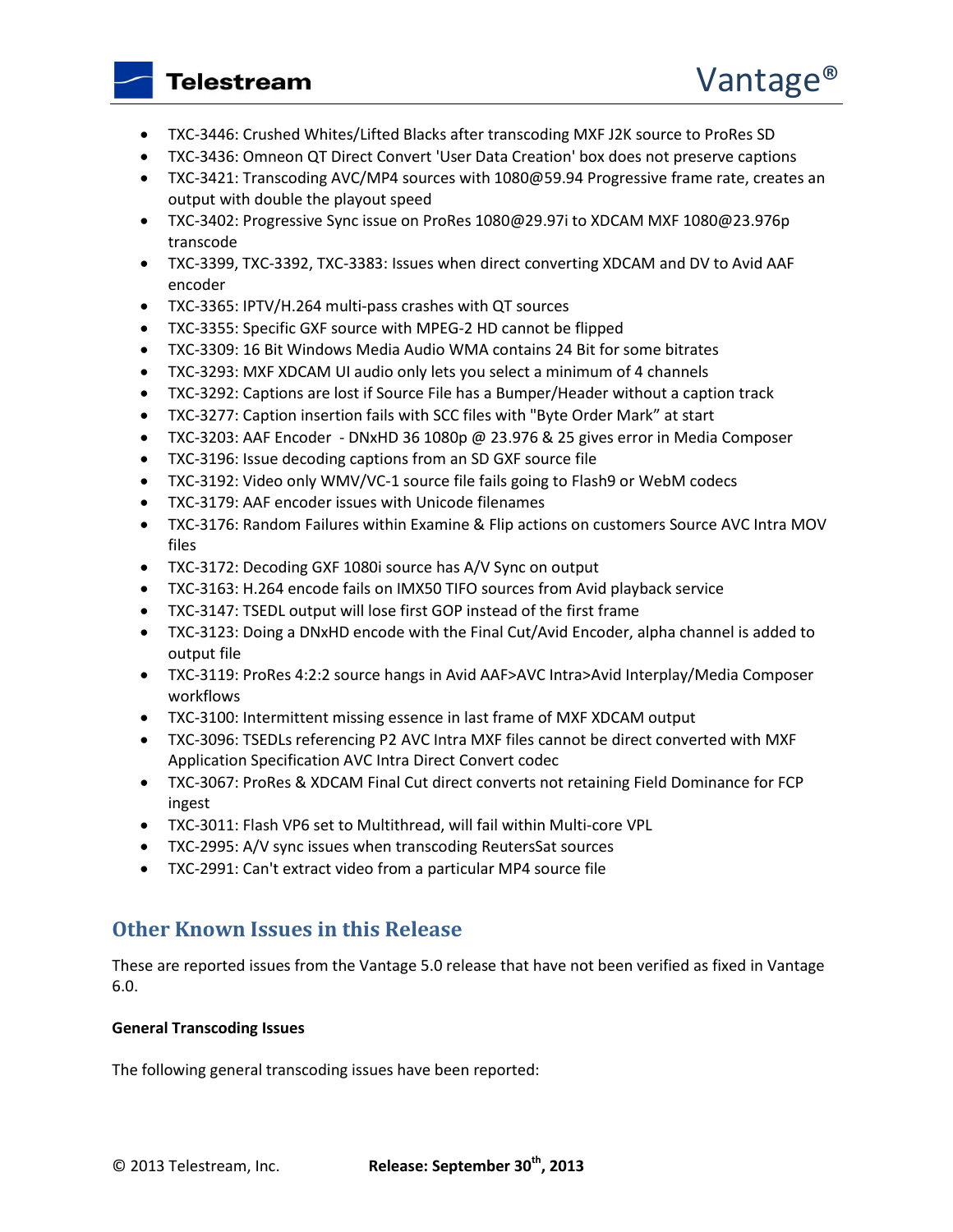- TXC-2767: Transcode of Video-only Mpeg 2 Program Stream files fails
- TXC-2742: Issues with TSEDLs referencing DV essence clips
- TXC-2740: Flip actions with Source Timecode Burn-In enabled hang when processing MOV sources
- TXC-2689: Timecode is not extracted correctly from XDCAMHD sources with a SMPTE 436 VANC track
- TXC-2608: FCP Direct Convert of ProRes 1080@23.98 video leads to A/V sync issue
- TXC-2528: Text Overlay filter not working correctly on Windows Server 2003 R2 x64
- TXC-2518: Seachange BML encoding is very slow
- TXC-2517: 16x9 Aspect Ratio Flag is not correctly set for Omneon IMX, MPEG and DV encodes
- TXC-2506: Errors delivering MXF IMX 30 and IMX 40 files to Sony XDCAM Drive
- TXC-2435: Burn-in timecode is not working when going to QuickTime H.264
- TXC-2422: MXF DVCProHD encode is creating one additional track
- TXC-2396: IPTV/x264 with Lightspeed video processor creating bad outputs on Full Raster 1080 outputs
- TXC-2289: K2 MXF D10 transcoding to WMV randomly produces files without audio or with corrupt video
- TXC-2272: MXF/IMX files fail to produce audible audio when 8 channels of audio is selected
- TXC-2237: A/V sync issue using FCP H.264 Configuration File Import Encoder
- TXC-3134: Issues Decoding 720P AVC-Intra from MXF sources
- TXC-3123: All DNxHD MOV outputs show alpha channel present in Avid Editors
- TXC-3100: Intermittent errors writing MXF XDCAM output to Sony PDW-U1
- TXC-3096: Direct convert of P2 AVC Intra sources to AS-02 and AS-11 output fails
- TXC-3011: Multithread Flash VP6 encodes will fail when using Multi-core Video Processor
- TXC-2973: Issue with SMPTE 2052 file creation
- TXC-2959: SAF files fail to direct convert to Seachange encoder
- TXC-2922: RGB broadcast levels option in Color Space filter is not being applied when selected
- TXC-2915: Captions decoding & VITC Synthesis don't work with Multicore and Lightspeed video processors
- TXC-2908: Crash when Direct Converting AVC Intra sources to GXF
- TXC-2901, TXC-2900: Issues with field order detection in Examine
- TXC-2891: IPTV encoder MPEG-1 Layer 2 direct converts always fails
- TXC-2880: Omneon AS-02 AVC Intra 720p60 50Mbit doesn't play out on the Omneon server
- TXC-2868: Output file duration is incorrect when using QT Interstitials in Media Expansion
- TXC-2860: Issues decoding 720p DVCProHD from Avid Playback Service
- TXC-2834: Media Expansion "Insert Black Frames" have high luma values
- TXC-2785: Using move action for the P2 Encoder outputs doesn't work
- TXC-2753: TSEDL files with fills fail to direct convert to DV50 in MXF encoder
- TXC-2724: Issue preserving XDCAM 4:2:2 captions to GXF HD outputs
- TXC-2685: Quality issues with Grass Valley MXF files
- TXC-2631: When encoding audio at bitrates greater than 192 Kbpsin the Flip IPTV encoder, audio may drop out when playing the output stream.

### **Encoder Backwards-Compatibility Issues**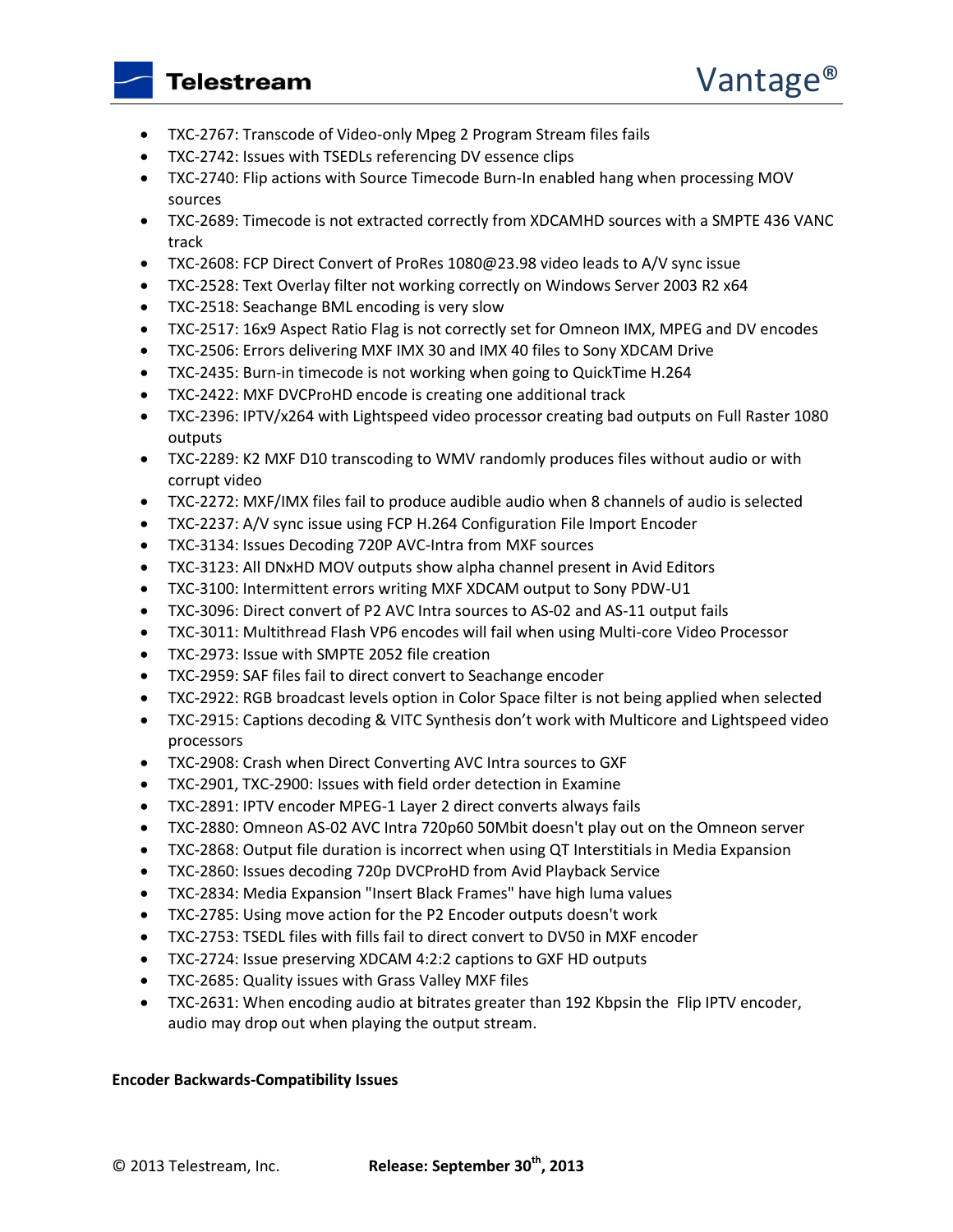When importing workflows from previous versions of Vantage, new features will *not* appear in your Flip actions unless you rebuild them. Generally, however, these actions will still function correctly.

The following actions have known issues with backwards compatibility and should be re-built when upgrading from versions prior to Vantage 4.0

TXC-1479: Smooth Streaming Encoder is not backwards compatible.

### **Smooth Streaming Encoder**

Microsoft Smooth Streaming DRM does not work on older operating systems. DRM encryption libraries from Microsoft only work on Windows Server 2008; please upgrade to this OS if you require PlayReady DRM encryption for Smooth Streaming*. For Encoding for Smooth Streaming and other Adaptive Bitrate formats we recommend using Vantage Transcode Multiscreen*

TXC-1375 – Smooth Streaming encoder does not support Asian characters in the file names.

### **QuickTime 7.7 Issues**

Issues have been reported when using the Apple 3GP and Apple MPEG-4 encoders with QuickTime version 7.7 – note that Telestream recommends using QuickTime 7.6.9 as the preferred version. Issues have also been reported on systems where QuickTime version 7.7 has been installed, even after reverting the QuickTime version to 7.6.9.

### **Long Form Content**

The following issues have been reported when encoding long-form content:

- Omneon encode actions time out; increasing the time-out will solve the problem
- Long-running SeaChange BML SD PAL encode actions may time out; there is no known solution
- 360 MAXX encode actions time out; increasing the time-out will solve the problem

### **Final Cut / Avid QuickTime Encoder**

The following are known issues in this Encoder:

TXC-1249: Minor visual artifacts when encoding to 720p AVC Intra formats

### **H.264 Encoder**

 TXC-525 – This encoder may arbitrarily switch the ordering of audio streams in the output file. If you are creating multi-stream (i.e. Multi-language) .MP4 files, please use the new MP4 encoder instead. Note: We plan to remove this encoder in a future release. Where possible, use the MP4 or IPTV encoders instead.

### **Omneon Encoder**

The following are known issues with the Omneon encoder:

- TXC-1927, TXC-1812: Some direct converts are failing in the Omneon encoder.
- TXC-2817: Direct convert of 24fps DNxHD sources fails.
- TXC-421: Encode to SD Mpeg-2 4:2:2 may cause severe artifacts in the video when encoding to 512 line Mpeg2 outputs.
- TXC-1647: Captions are not preserved transcoding from XDCAM HD with 436M to Omneon SD MOV MPEG-2
- TXC-2607: Enable Omneon user data creation must be checked to preserve timecode.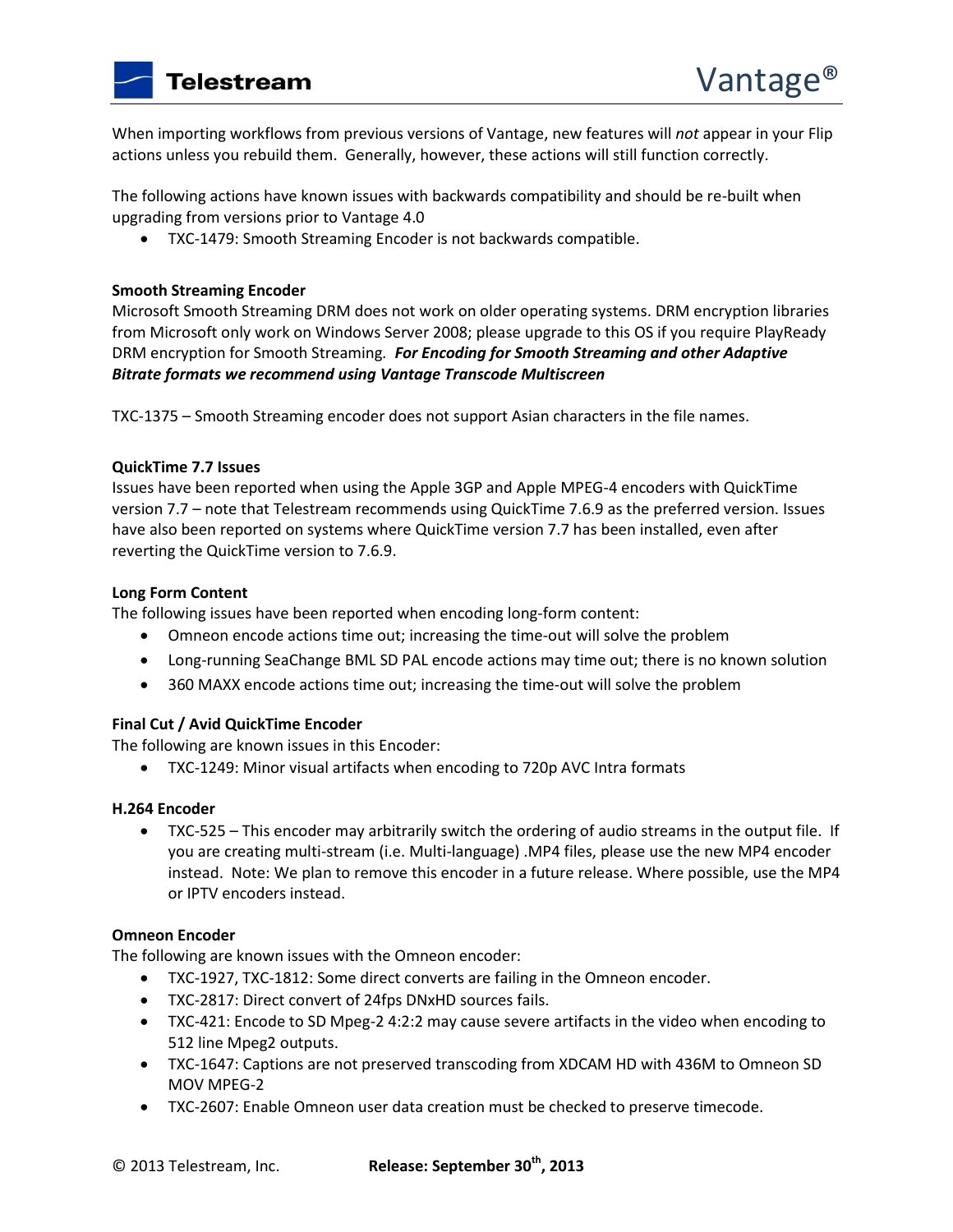

### **VOD Encoder**

(TXC-971, TXC-881) The Transport Stream MPEG-2 user interface allows you to select SCTE-20, Divicom and ATSC captions when encoding 1080 or 720-line HD material. These caption formats are not valid nor supported for HD material, only ATSC/DTV 9600 is supported.

Additionally, attempting to generate a Transport Stream MPEG-2 file with captions enabled will fail if the source does not have captions.

### **Asian / Double-Byte Character Sets**

This release significantly improves Asian / Double-Byte support. The following are known issues:

- TXC-2821: HLS encodes fail when using Japanese versions of Windows.
- TXC-2822: Files with Double-Byte filenames do not play on Omneon servers.
- TXC-2823: Files with Double-Byte filenames do not play on Grass Valley K2 servers.
- TXC-2824: Encodes with the Final Cut/Avid QuickTime encoder fail if output file name has double byte characters.
- TXC-2825: Encodes with the Avid Vortex encoder fail if output file name has double byte characters.
- TXC-2826: Encodes with the EVS encoder fail if output file name has double byte characters.
- TXC-1375: Encodes with the Smooth Streaming encoder fail if output file name has double byte characters.

### **x264 Video Codec**

The following are known issues with the new x264 codec implementation:

TXC-1614: Adaptive B-Frame setting does not have any effect on the encoded bitstream.

### **EVS Encode**

TXC-1640: Encoding to 1372x1080 or 1440x1080 will introduce color shifts.

### **EVS Decode**

TXC-1975/TXC-1726: Audio decode issues from certain EVS sources.

### **Avid OMF**

TXC-1367: Encoding to Avid OMF Interlaced 10:1M PAL will hang.

### **Avid AAF Encoder**

The following are known issues with the Avid AAF Encoder:

- If credentials, workgroup, or folder names are specified incorrectly, the Vantage job status indicates the encode succeeded, but the file is not checked into Interplay.
- Standalone proxies will not play in Interplay; proxies only work when part of a multi-res clip.
- Timecode format (Drop Frame or Non Drop Frame) must match in the Notify action and all Flip actions in a multi-res workflow.